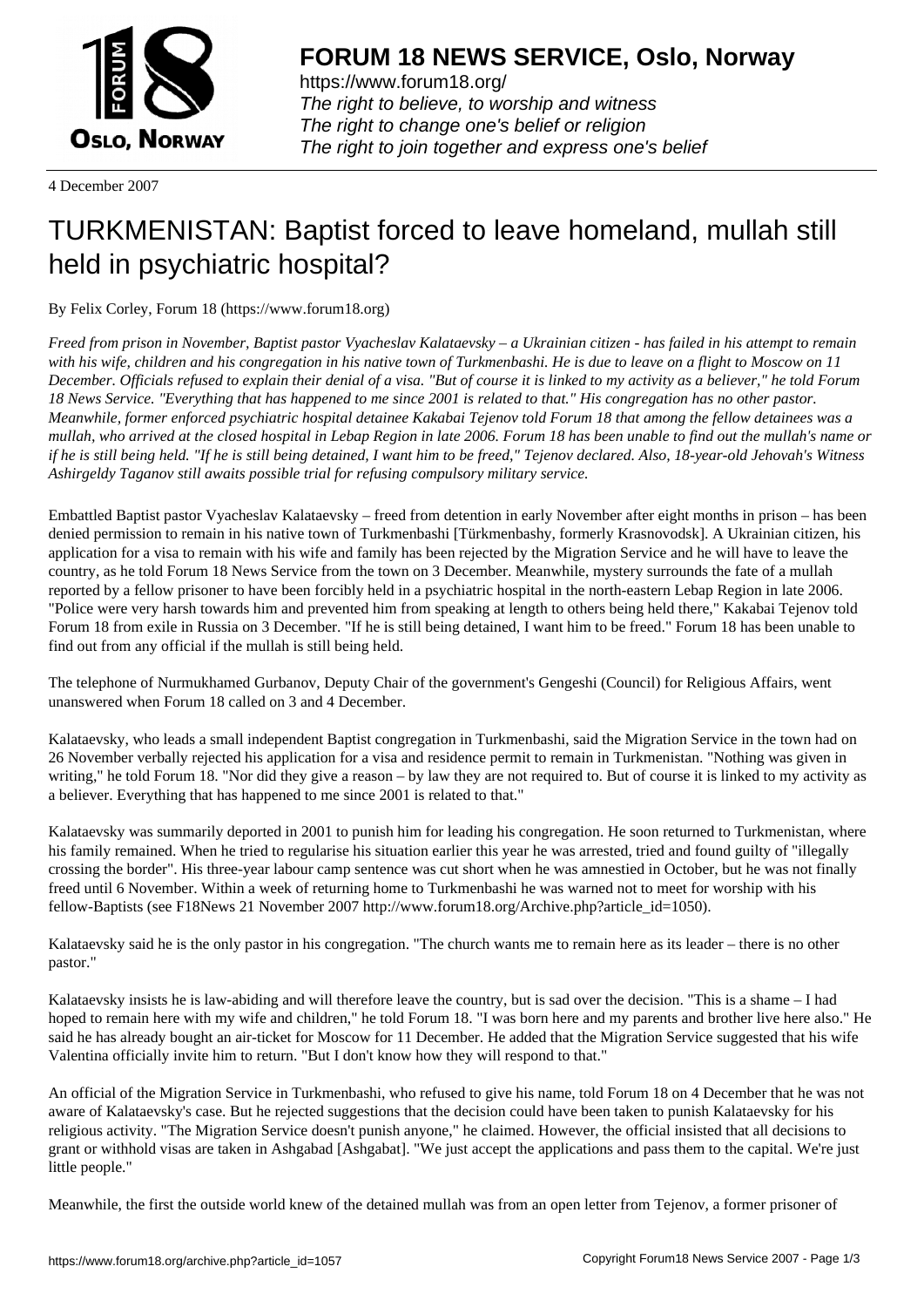The psychiatric hospital, housed in a former Soviet pioneer camp, is under the jurisdiction of the Health Ministry. Tejenov issued his open letter through the Moscow-based human rights group Memorial in October 2007 after being able to emigrate to Russia.

Tejenov told Forum 18 that the Sunni mullah – whose name he did not know – was from a village in the Kaakhka District south-east of the capital Ashgabad. He was detained by the police or the Ministry of State Security (MSS) secret police after "criticising the inadequacies of life in Turkmenistan" in sermons in his mosque, he added. The mullah arrived in the psychiatric hospital in late August or early September 2006. Tejenov said the mullah was placed in the hospital's first section, a closed block where he was also held.

"He was a real mullah," Tejenov recalled. "A strong man, perhaps in his early fifties, with a black beard which was going slightly grey. Five times a day he would pray in the small yard – no-one stopped him from doing that." He says the mullah was in a room with a drug-addict who had murdered his parents. "He looked after him. Religion tells people to look after others, and that's what he did."

Tejenov told Forum 18 that since his own release from the psychiatric hospital in October 2006 he has had no information about other inmates. "It is a closed hospital and no letters or phone calls are allowed, so I have no way to find out if the mullah is still being held or not."

Forum 18 has been unable to find the name of the chief doctor or the telephone number of the psychiatric hospital in Garashsyzlyk District to find out the name of the mullah or to find out if he is still being held. Officials of the Health Ministry in Ashgabad declined to give the number to Forum 18 on 4 December.

Tejenov, who is now 71, was forcibly held and abused in the psychiatric hospital to punish him for compiling human rights reports. "Staff use medicines to destroy people's health – I was injected with aminazin and haloperidol." Both of these anti-psychotic drugs were also widely abused during the Soviet period in the enforced mistreatment of dissidents.

Farid Tukhbatullin, who heads the Turkmen Initiative for Human Rights, says Tejenov is not the only dissident to have been forcibly detained in psychiatric hospital in recent years in Turkmenistan. "Healthy people who criticised the regime have been punished with forced treatment for their 'illness'," Tukhbatullin told Forum 18 on 4 December. He says access to such close institutions is almost impossible. "It is difficult even for relatives to get in, so it will be difficult to find out if the mullah is still being detained."

Muslims, Protestants, Jehovah's Witnesses and a Hare Krishna devotee have been imprisoned in recent years to punish them for their religious activities. Among Muslim prisoners, an imam Hoja Ahmed Orazgylych who had translated the Koran into Turkmen was arrested in 2000 after criticising the religious policies of the then president Saparmurat Niyazov. He was imprisoned, but then transferred to internal exile shortly afterwards. Already in his seventies, he died a year or two later in internal exile.

The most high-profile Muslim prisoner was the former Chief Mufti, Nasrullah ibn Ibadullah, who was serving a 22-year sentence on charges the authorities repeatedly refused to make public. He was among a group of eleven prisoners freed under presidential amnesty in August 2007. After his release he was assigned to work as a specialist in the Gengeshi for Religious Affairs (see F18News 9 October 2007 http://www.forum18.org/Archive.php?article\_id=1031).

The religious believers currently known to be serving sentences are Bayram Ashirgeldyyev and Begench Shakhmuradov. Both are Jehovah's Witnesses who refused to do compulsory military service on grounds of religious conscience. Shakhmuradov received a two year suspended sentence in September 2007, and Ashirgeldyyev was given an 18 month suspended sentence in July 2007.Neither was included in the recent prisoner amnesty that saw three other Jehovah's Witnesses freed from their sentences (see F18News 8 November 2007 http://www.forum18.org/Archive.php?article\_id=1044).

Meanwhile, Jehovah's Witnesses report that Ashirgeldy Taganov, an 18-year-old from Ashgabad whose nickname is Azis, is still awaiting possible prosecution for refusing military service. "We have not heard anything further on this case since then," they told Forum 18 on 3 December.

After telling the conscription board on 1 October that he was rejecting military service, Taganov was called to the Prosecutor's Office of Ashgabad's Niyazov District on 2 November. There he was interrogated by an officer named A. Khandurdyyev. He was told that his family members would also be interviewed and then the case would be filed in court (see F18News 8 November 2007 http://www.forum18.org/Archive.php?article\_id=1044). (END)

For a personal commentary by a Protestant within Turkmenistan, on the fiction - despite government claims - of religious freedom in the country, and how religious communities and the international community should respond to this, see http://www.forum18.org/Archive.php?article\_id=728.

For more background, see Forum 18's Turkmenistan religious freedom survey at http://www.forum18.org/Archive.php?article\_id=672.